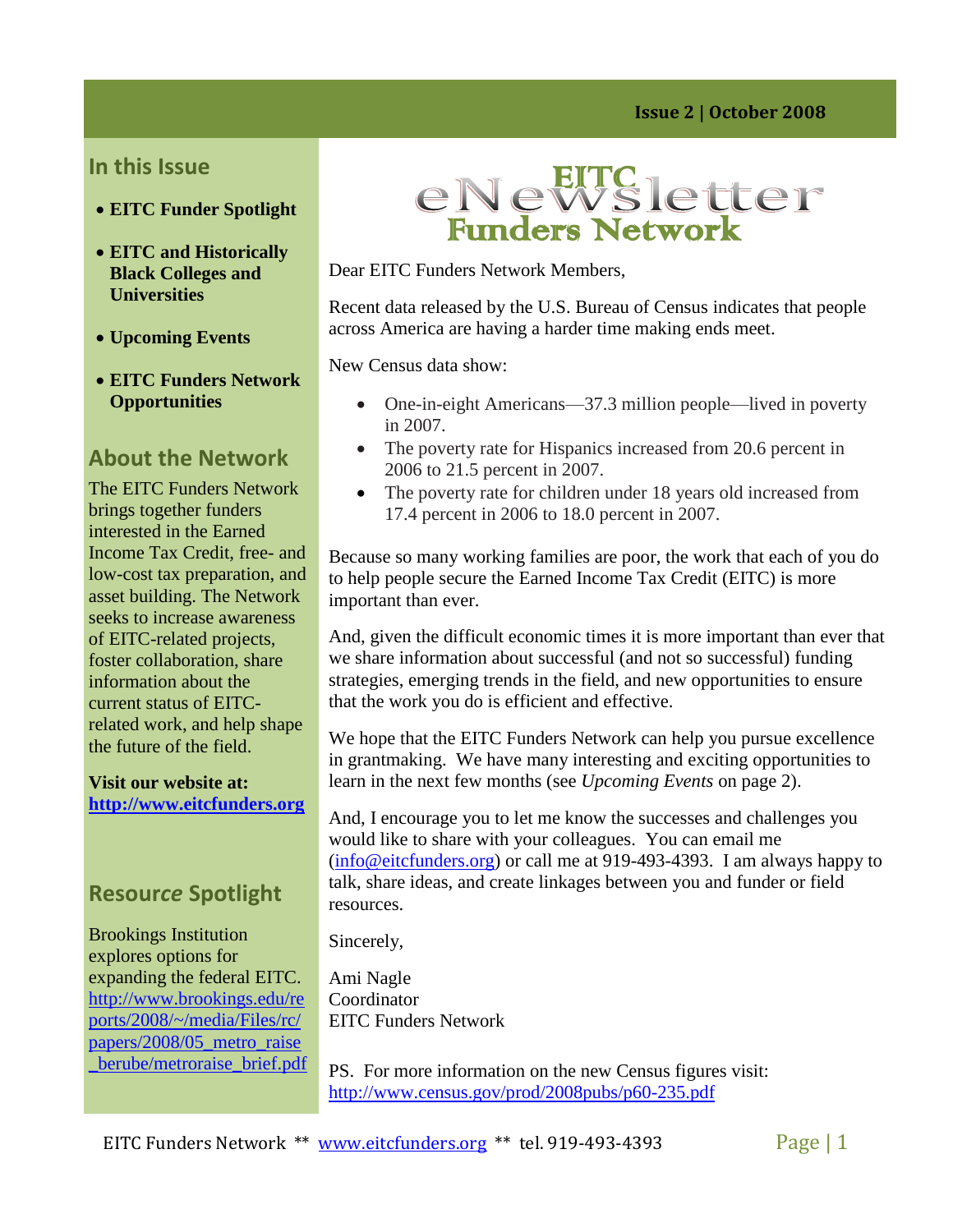#### **November 12, 2008**—

Developments in Indian Country. A conference call sponsored by the EITC Funders Network, the Asset Funders Network, and the Microenterprise Funders Group

#### **December 2, 2008**—EITC

Funders Network meeting in Washington, D.C—This exciting program will offer 1) An opportunity to talk with IRS officials about reflections on opportunities and challenges in the field based on their recent grants to community –based organizations, and 2) A discussion with EITC experts about the proposals for EITC and Child Tax Credit expansion in the next administration.

**Please contact the EITC Funders Network for more information on these events**

**Email: info@eitcfunders.org**



# **Upcoming Events EITC Funder Spotlight: The Annie E. Casey Foundation**

Mike Laracy, Coordinator for Public **Policy** 

Email: [mlaracy@aecf.org](mailto:mlaracy@aecf.org) Web: [www.aecf.org](http://www.aecf.org/)

#### *Why does the Annie E. Casey Foundation support EITC-related work?*

There's a story that goes like this: Back in the 1930's the famous bank robber, Willie Sutton was asked "Why do you rob banks?" His response was simply, "Because that's where the money is." It's the same with EITC—if your goal is to get money into the hands of low income families, the EITC, and the Child Tax Credit are the best ways to go about it. I've been with the Casey Foundation for 14 years now, and one of the first grants I ever made was to the Center on Budget and Policy Priorities for an EITC outreach and tax preparation toolkit. Our EITC work has now grown into one of the largest components of the Foundation's portfolio.

#### *What kind of EITC-related work does AECF support?*

Just about everything. We support federal policy work at places like the Tax Policy Center of the Brookings Institute and the Urban Institute. The Tax Policy Center does definitive, authoritative economic analysis of all tax proposals and policies. In addition to this tax policy work, we also support state-level analysis and advocacy through the States Fiscal Analysis Initiative, which has been pivotal in helping states enact new tax credits. As a result of the SFAI, in just the last year or so, four states, New Mexico, Louisiana, Washington, and North Carolina, have enacted new EITCs and at least 10 other states have expanded them. In addition, we support low-cost tax preparation and outreach across the board, and spend well over \$1 million a year helping expand access to tax credits for low-income families. The EITC is one of the best investments we make.

#### *Why support EITC policy efforts at the national and state level?*

Here's an illustration why: In 2000, we saw that both presidential candidates, Bush and Gore, were promising big tax cuts (Bush \$1.5 trillion and Gore \$700 billion), but none of the money in either proposal would benefit low-income families. We brought together policy partners— the Brookings Institution, the Center on Budget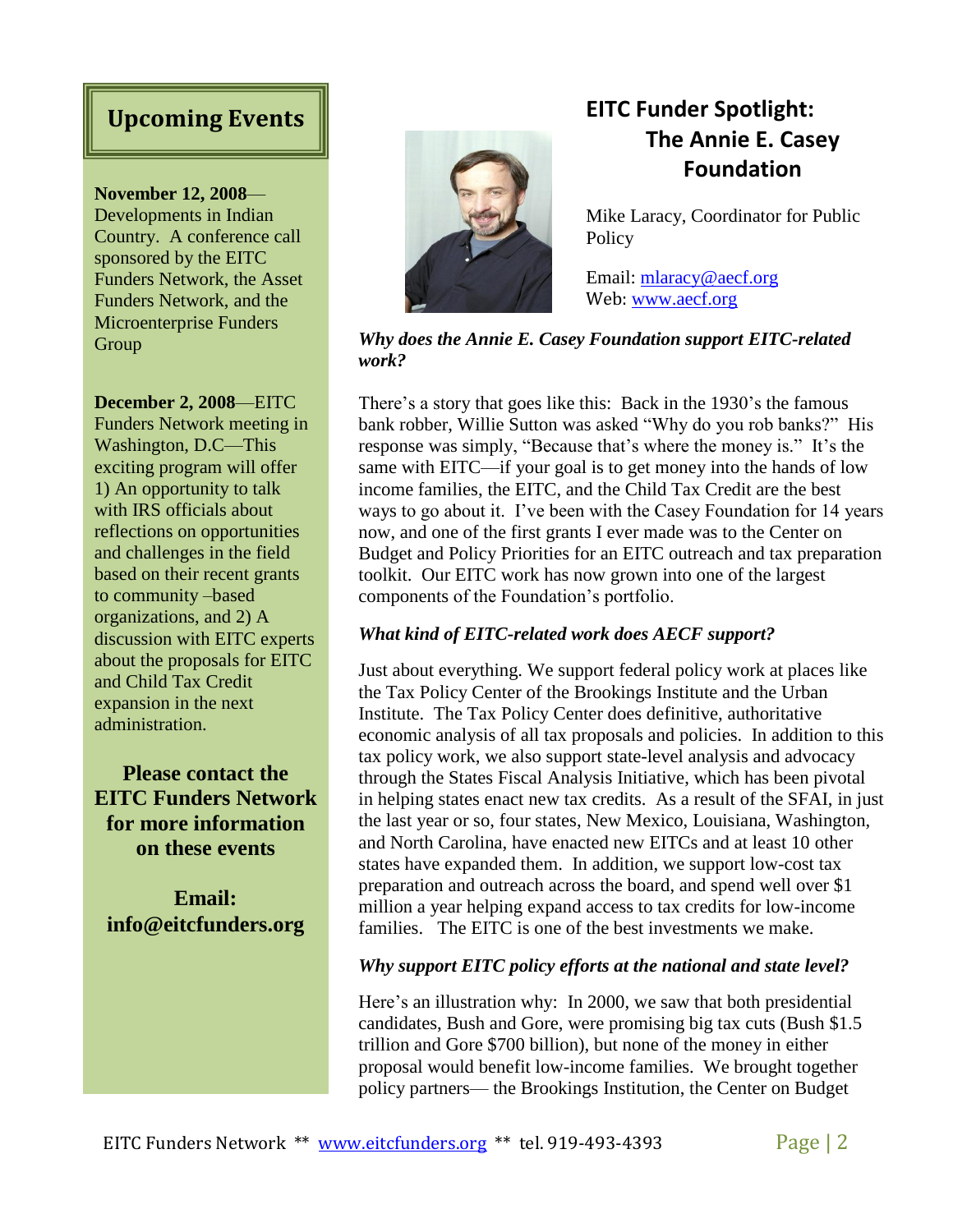# **EITC Funders Network Opportunities**

#### **Help Shape the Future of the EITC Funders Network**

In the next few weeks the EITC Funders Network will be sending you a survey to gather your reflections on:

- Perceptions of the EITC Funders Network activities
- Issues you would like the Network to discuss
- Opportunities and challenges in the field

This important survey will provide the EITC Funders Network with the kind of information necessary to ensure we are helping you connect to the information you are interested in.

& Policy Priorities, the Urban Institute and others—to explore what we could possibly propose that would help low-income families. My boss, Doug Nelson, proposed making Child Tax Credit partially refundable. The working group agreed, mobilized, did the necessary analysis, and advocacy, and, ultimately, the provision was included in the final bill that Bush signed. It put billions of dollars into the hands of low-income families and cost the Foundation about \$200,000. That's a huge return on our investment.

#### *Given the upcoming change in the Administration, what do you consider to be the opportunities for EITC?*

There's an exciting move to expand the EITC for childless workers. At present, the childless worker EITC benefit is only about \$380 annually. The idea here is that the EITC and the Child Tax Credit worked because they helped move women into the labor force. But if a single guy (or non-custodial parent) is out there trying to get a job and the best they can find pays \$10 an hour—an EITC of just \$380 is not much of an incentive. We just haven't done a good job of incentivizing work for workers without kids. We only really reward work for people with kids. If we increase, significantly, the EITC for the childless, we'll do for them what has been done for working parents with kids, and move them further toward the mainstream culture. Barack Obama Congressman Charlie Rangel, Hillary Clinton, and NYC Mayor Bloomberg are all supporting it. This could be one of the first things approved by the next Congress, and could mean billions of dollars for low-income workers. The other idea to focus on is reforming the Child Tax Credit, by decreasing the income threshold at which the credit is activated. In 2001, this threshold was set at\$10,000; you had to earn at least that much to get the CTC. Now, because of indexing for inflation, it's gone up significantly, to over \$12,000. So, it's no longer really helping the lowest-income workers. We need to bring this threshold number down and keep it there. I expect that would happen under either Obama or McCain.

#### *Are there any EITC issues that you've been struggling with that you'd be interested to hear your colleagues in the field address?*

I'd really like to know what folks think of the two ideas that are being considered: expanding the EITC for childless workers and lowering the threshold for the Child Tax Credit. I'd like to know the extent to which other funders agree with them and whether they'd like to engage in helping those reforms pass Congress.